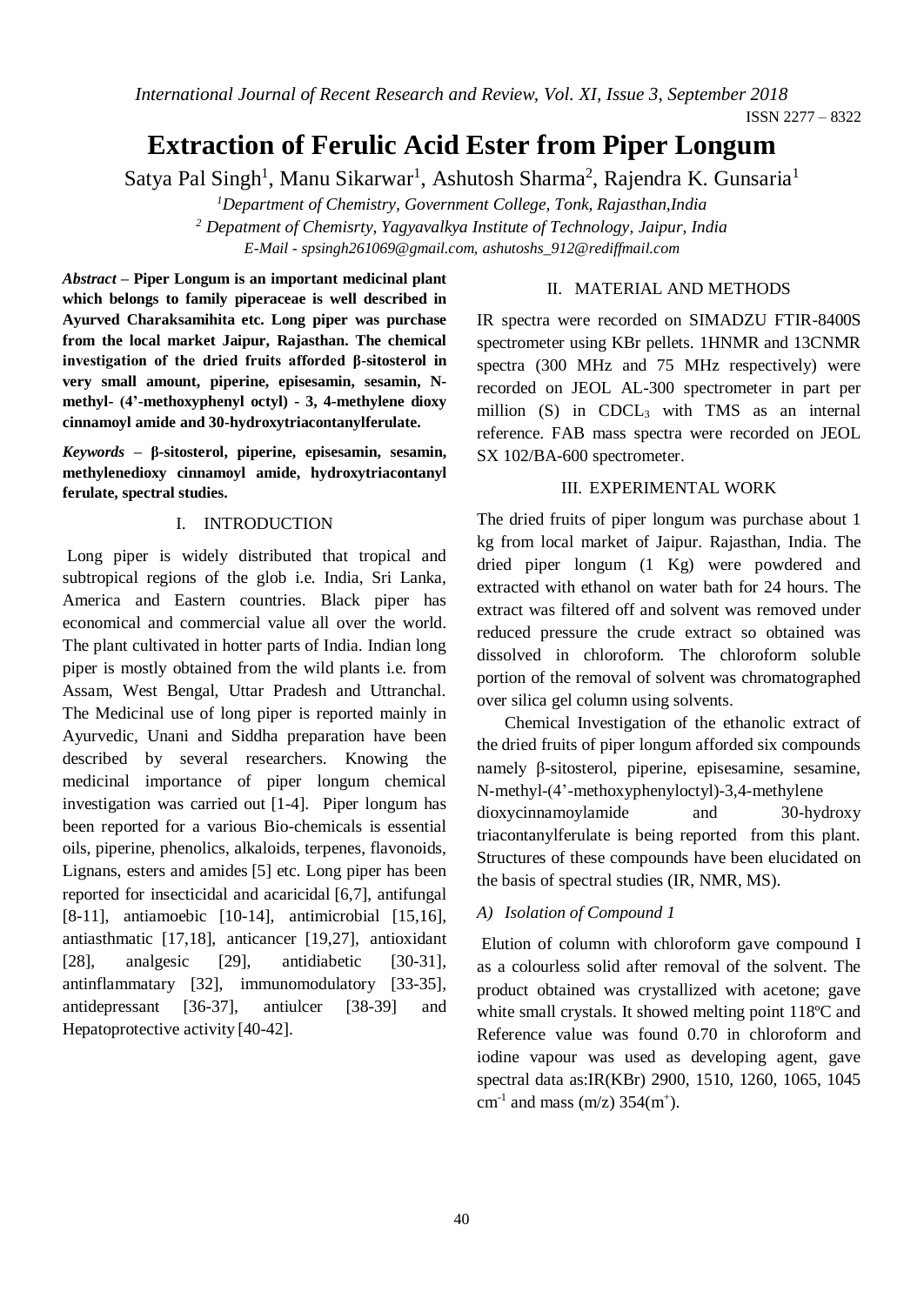# *B) Isolation of Compound 2*

Compound 2 was isolated by eluting the column with petroleum ether & ethyl acetate (9:1) yielded sesamin and purified from acetone gave cream coloured compound. The spectral studies on as UV  $\lambda_{\text{max}}$ (CH3OH) 230 and 285 nm, IR (KBr) 2845, 1520, 1270, 1070, 1030cm<sup>-1</sup> and mass (m/z) 354(m<sup>+</sup>).

# *C) Isolation of Compound 3*

When the column was eluted with benzene and chloroforms in ratio of (3:1) a compound 3 was isolated. The m.p. was observed 178ºC and Reference value was found 0.82 by using 6% methanol as a solvent. The spectral data on as IR (KBr) 2910, 2870, 1675, 1500, 1445, 1255, 1110, 1060 cm<sup>-1</sup> and mass  $(m/z)$  395 $(m<sup>+</sup>)$ .

## *D) Isolation of Compound 4*

On eluting the column with petroleum ether and benzene in 1:3 ratio 30-hydroxytriaconyanyl ferulate was obtained as a brown solid compound, crystallized by methanol, m.p. 88ºC. On the basis of spectral data as IR (KBr) 3538, 1280, 1724 and mass  $(m/z)$  654 $(m<sup>+</sup>)$ .

#### IV. RESULT AND DISCUSSION

#### *A) COMPOUND 1*

In the mass spectrum the molecular ion peak was observed at m/z 354 ( $M^+$ ). On the basis of <sup>1</sup>HNMR, eighteen protons and by  $^{13}$ CNMR presence of twenty carbon atoms was confirmed. Thus the molecular formula for compound 1 was established as  $C_{20}H_{18}O_6$ .

In the IR spectrum The C-H stretching was observed at 2850. The obsorptions at 1250, 1075 and 1040 were assigned for C-O-C stretching. An absorption band at 1500 confirmed the presence of >C=C< stretching of aromatic ring. The proton NMR spectrum  $(\delta$  ppml CDCl3), of compound (1) showed a multiplet from 6.76-6.89 accounted for six protons of aromatic ring. The protons of two methylenedioxy group  $(OCH<sub>2</sub>O)$ appeared as a singlet at 5.98. A doublet at 4.82(*J*=4.95Hz) was assigned for the proton present at C-2 position. The proton present at C-6 position was established as a doublet at 4.37(*J*=7.32Hz). The presence of oxymethylene protons present at C-4 position were observed as a doublet at 4.08 (*J*=9.33Hz)

and a multiplet at 3.80 for one proton respectively. Two multiplets at 3.29 and 3.80 were assigned for one proton each present at C-8 position. The presence of two protons appeared as a multiplet at 3.30 and 2.87 and established for C-1 and C-5 protons respectively. In the <sup>13</sup>C NMR spectrum ( $\delta$  ppm, CDCl<sub>3</sub>) of Compound 1, the absorptions observed at 50.12 and 54.63 were assigned for C-1 and C-5 carbons respectively. The presence of two methylenedioxy groups was confirmed by the absorption at 101.04. The presence of aromatic carbons were assigned by the absorptions at 132.19 (C-1'), 135.04(C-1"), 106.37(C-2'), 106.54(C-2"), 147.61(C-3',3"), 147.91(C-4',4"), 108.15(C-5',5"),  $118.67(C-6)$ ,  $119.61(C-6)$  and their assignment have been shown in parentheses. Other signals located at 82.00(C-2), 70.88(C-4), 87.64(C-6), and 69.67(C-8) were established accordingly. The above  ${}^{1}H$  NMR and  $13^{\circ}$ C NMR spectral data of compound 1 were found similar to episesamin. On the basis of above discussion and spectral data compound 1 was identified as episesamin.

#### *B) COMPOUND 2*

On the basis of  $\rm{^1H}$  NMR the number of protons were calculated as 12 and  $^{13}$ C NMR showed the presence of twenty carbon atoms in the title compound. Thus on the basis of above observations the molecular formula for compound 2 was established as  $C_{20}H_{18}O_6$ . The IR spectrum  $(KBr, \text{Cm}^{-1})$  showed the characteristic absorption 2850 showing the presence of carbonhydrogen stretching. An absorption band at 1500 showed the presence of aromatic carbon-carbon double bond stretching. Besides this absorption other important peaks were observed at 1250, 1060 and 1020 for C-O-C stretching. In the proton NMR spectrum  $(\delta$  ppm, CDCl3), the presence of six aromatic protons was confirmed by observing a multiplet from 6.75 to 6.90. A sharp singlet observed at 5.94 was assigned for four protons of two methylenedioxy groups. The presence of two protons present at C-2 and C-6 positions were observed as a doublet at 4.70 (*J*=6.09Hz). The axial protons located at C-4 and C-8 positions were in the form of double doublet at 3.86(*J*=13.70, 4.89Hz) where as a multiplet at 4.22 confirmed the presence of two protons at C-4 and C-8 positions in equatorial configuration. The protons attached at C-1 and C-5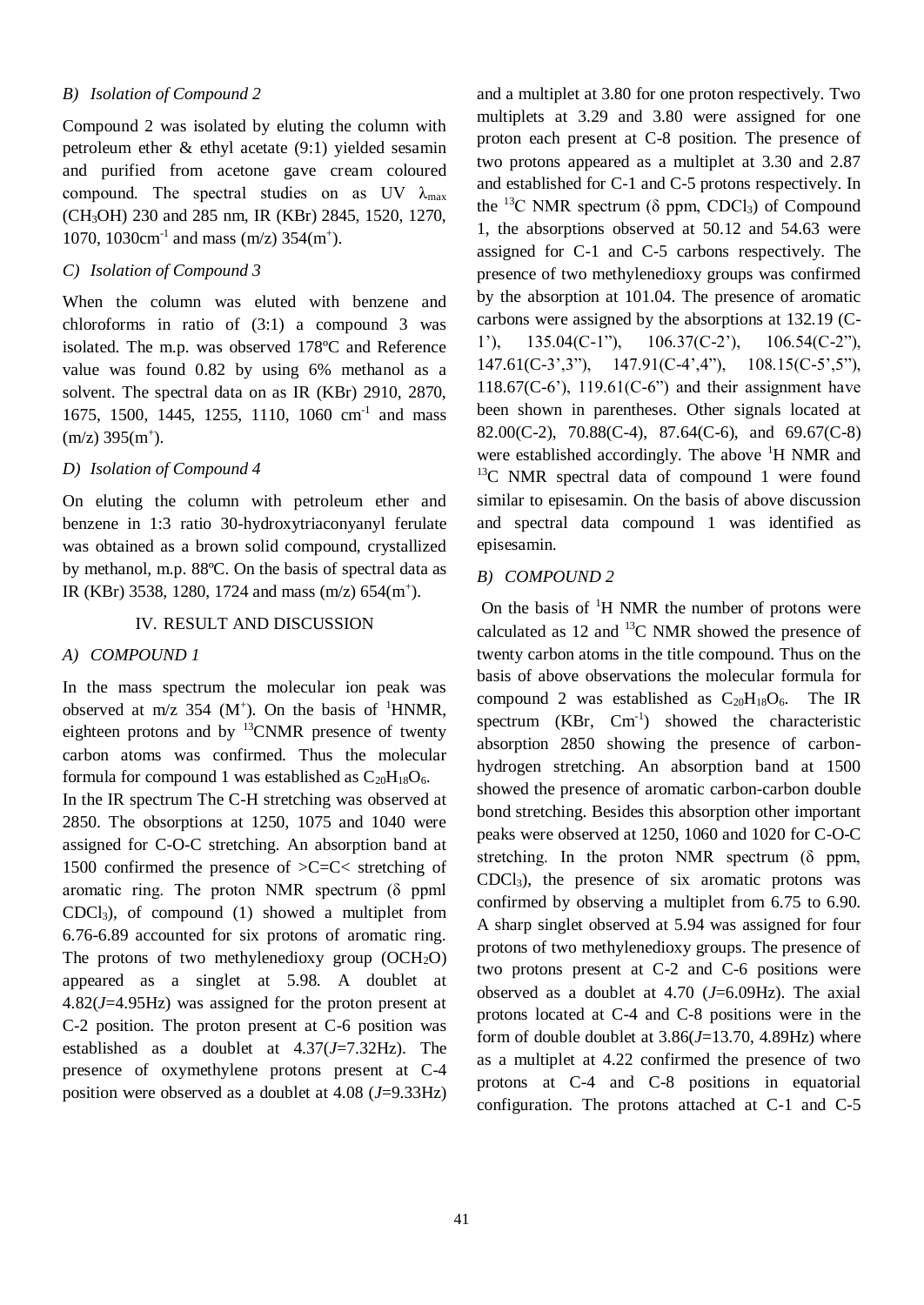positions showed a sharp singlet at 3.06 for two protons. In the <sup>13</sup>C NMR spectrum ( $\delta$  ppm, CDCl<sub>3</sub>) of compound 4, absorptions at 54.75 was assigned for C-1 and C-5 carbon atoms. The methylenedioxy  $(-OCH<sub>2</sub>O<sub>-</sub>)$ carbon showed absorption at 101.46. The presence of twelve aromatic carbons were observed at 135.48(C-1',1"), 106.89(C-2',2"), 147.52(C-3',3"), 148.38(C-4',4"), 108.58(C-5',5") and 119.75(C-6',6") and their assignment have been given in parenthesis. In 2,6 diaryl-3,7-dioxiabicyclooctane ring the signals were observed at 86.19 for C-2 and C-6 and 72.11 for C-4 and C-8 carbon atoms respectively. On the basis of these observations compound was identified as sesamin.

#### *C) COMPOUND 3*

The mass spectrum exhibited the molecular ion peak at  $m/z$  395 ( $M^+$ ). The proton NMR spectrum indicated the presence of twenty nine protons and <sup>13</sup>C NMR indicated the presence of twenty-four carbons in the title compound. On the basis of above spectral data the molecular formula of Compound 3 was calculated as  $C_{24}H_{29}NO_4$ . In the IR spectrum (KBr, cm<sup>-1</sup>) absorption at 2920 and 2875 showed carbon-hydrogen stretching, at 1680 for carbonyl group of amide ring, at 1510 for carbon-carbon double bond stretching of aromatic skelton, at 1450 (C-H stretching) indicated the presence of N-methyl(4'-methoxyphenyl octyl)-3-4 methylanedioxy cinnamoylamide) group. The aryl alkyl ethers display an asymmetrical C-O-C stretching bond at 1250 with symmetrical stretching at 1050. The absorption at 1100 confirmed the presence of methylenedioxy group in the compound. In the proton NMR spectrum ( $\delta$  ppm, CDCl<sub>3</sub>), two doublets for one proton each was observed at 7.55 (*J*=14.82 Hz) and 6.16 (*J*=15.00 Hz) and assigned to the protons present on carbon-carbon double bond i.e. C-7 and C-8 position respectively. On the basis of coupling constant (i.e. 15.00 Hz), it is clear that the protons present at C-7 and C-8 are in trans configuration. The aromatic protons present at C-2' and C-6' positions showed a doublet at 7.15 (*J*=8.58 Hz) where are the protons present at C-3' and C-5' positions also showed a doublet at 6.88, having coupling constant (*J*=8.25 Hz). Aromatic protons present at C-6 and C-5 that is two protons were observed as a doublet at 6.98 (*J*=6.93Hz) and

6.80(*J*=8.22 Hz) respectively. The C-2 proton was observed at 7.26 and was overlapping with NMR solvent  $(CDCI_3)$  signal. A sharp singlet at  $6.00$ confirmed the presence of methylenedioxy group in the compound 3. A singlet for three protons observed at 3.80 for three protons and assigned for methoxy group. The proton at C-10 position appeared as a quartet at 3.61 for two protons. A singlet for three protons observed at 3.49 confirmed the presence of N-CH<sup>3</sup> group. Presence of two methylene protons at C-11 and C-15 positions was observed as a triplet at  $2.82(J=6.24)$ Hz). A broad singlet observed at 1.62 showed the presence of six protons of three methylene groups i.e. C-12, C-13 and C-14 were established. In the  $^{13}$ C NMR ( $\delta$  ppm, CDCl<sub>3</sub>), spectrum a signal at 163.00 was assigned for the carbon atom of amido group present at C-9 position. The two signals observed at 140.78 and 130.84 confirmed the presence of olefinic carbon atoms i.e. C-7 and C-8 positions respectively. The signals observed at 130.84(C-1), 108.52(C-2), 148.90(C-3), 152.00(C-4), 114.10(C-5), 123.86(C-6), 129.77(C-1'), 108.52(C-2'), 106.32(C-3'), 146.96(C-4'), 109.01(C-5') and 119.00(C-6') showed the presence of twelve carbon atoms of two benzene nucleus in compound 3 and their assignment have been shown in presentheses. The methyl group attached to nitrogen atom appeared at 33.00. The carbon atom of methoxy  $(-OCH<sub>3</sub>)$  group was observed at 55.28. The signals observed at 40.93 and 34.77 were assigned for C-10 and C-15 Carbon atoms respectively. A signal located at 101.43 was due to the presence of the carbon atom of methylenedioxy group. The remaining signals for four carbon atoms were ascertained at 29.10 for C-11 to C-14 carbons. On the basis of above spectral studies and discussion compound 3 was identified as N-methyl-(4' methoxyphenyl Octyl-3,4-methylenedioxy cinnamoyl amide.

## *D) COMPOUND 4*

Elution of column with ethyl acetate-methanol (95:5) afforded triacontanylferulate, m.p. 93ºC, IR (KBr) Vmax (Cm-1 ) 3450, 2920, 2840, 1715, 1690, 1620, 1600, 1590, 1500, 1050, 955 etc. Compound 4 showed M+ ion at m/z 654. Corresponding to molecular formula  $C_{42}H_{72}O_5$  which was also supported by <sup>1</sup>HNMR and  $13$ CNMR spectra. The IR spectrum of compound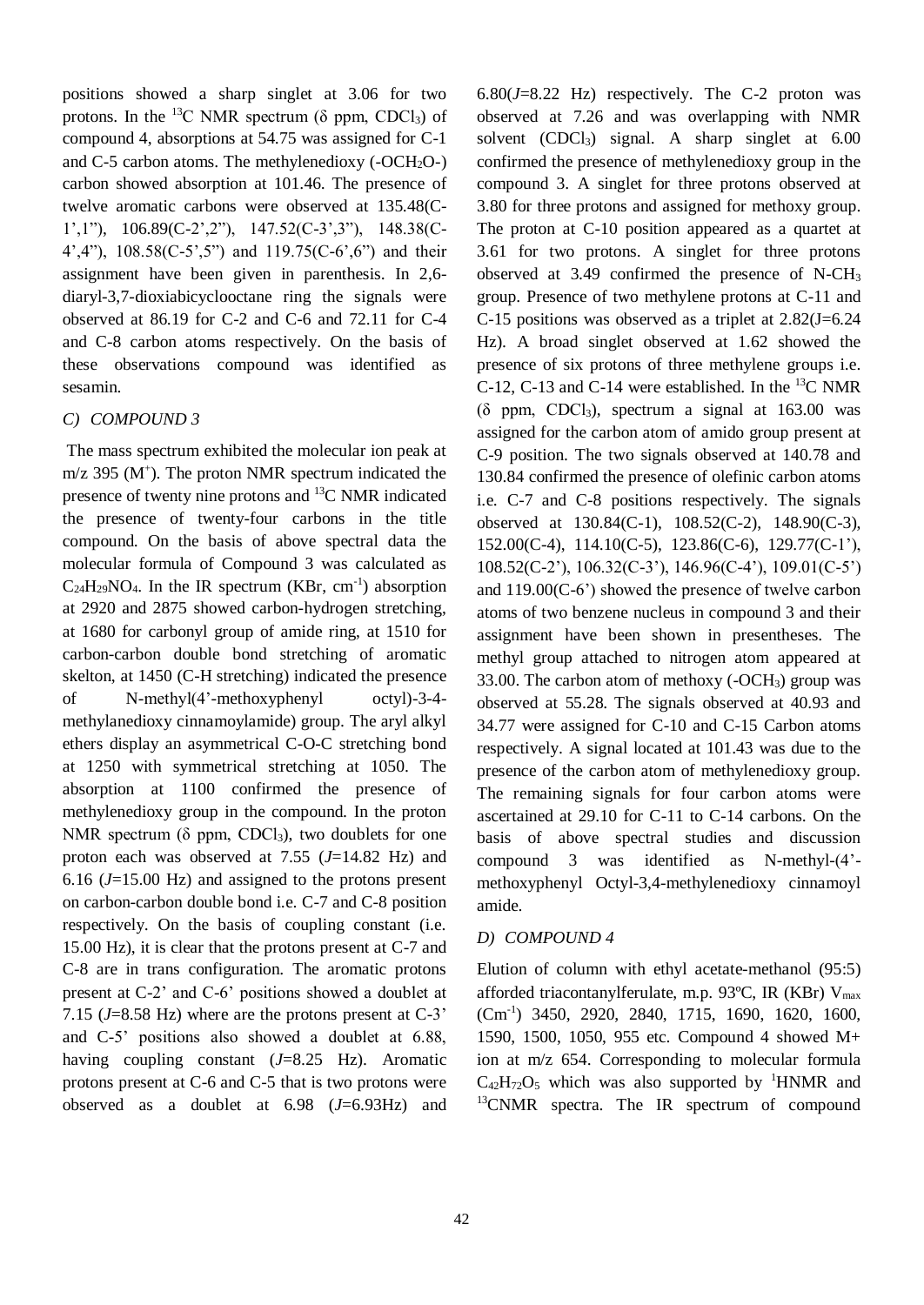confirmed the presence of hydroxyl and ester group by observing the absorptions at 3450 at 1715 cm-1 respectively. The presence of ester group conjugated with carbon-carbon double bond was established by the sharp absorption at  $1620$  and  $955$  cm<sup>-1</sup>. The presence of phenyl ring was supported by the absorptions at 1600, 1590 and 1500 cm-1. The <sup>1</sup>HNMR spectrum showed prominent signals for trans-ferulate moiety at  $\delta$  7.60, 7.57 and  $\delta$  6.30, 6.26 with a coupling constant J=15 Hz, confirming the trans geometry at C-7' and C-8' positions. The aromatic protons were observed at 7.06 (dd), 7.00 (d) and 6.88 (d), while in the aliphatic region broad singlet at 5.82 confirmed the presence of phenolic hydroxyl group. A sharp singlet at  $\delta$  3.92 for three protons confirmed the presence of methoxy group. Two triplets at 4.18 and 3.64 for two protons each were observed and assigned for the methylene protons attached to ester and hydroxyl group respectively. The  $13$ CNMR spectrum is also in agreement with the above values [43-45]. On the basis of above spectral data compound 4 was characterized as 30 hydroxytriacontanylferulate.

#### V. ACKNOWLEDGEMENT

The authors are grateful to Department of Chemistry, Government P.G. College Tonk and University of Rajasthan, Jaipur India for providing necessary research facilities.

#### VI. REFERENCES

- [1] Krishnamurthi, A., Chief Ed. , The wealth of India, Vol.8, 1969, pp. 83-118.
- [2] Kistikar, K.R. and Basu, B.D., Indian Medicinal Plants, Vol.3, 1993, pp.2128.
- [3] Atal, C.K., Dhar, K.L. and Singh, J.L. Loydia Vol.38, 1975, pp. 256.
- [4] Chopra, R.N., Chopra, I.C. and Verma, B.S., Supplement of Glossary of Indian Medicinal Plants, 1969, pp. 80.
- [5] Maitreyi, Amit, K., Samir, P. and Rachita, P., Chemistry and Pharmacology, Vol.5, 2010, pp. 67-76.
- [6] Kokate CK, Tipnis HP, Gonsalvis LX, and D'cruz JL, Anti-insect and juvenile hormone mimicking activities of essential oils of Adhatoda vasica, P. longum and Cyperus rotundus in 4 th Asian Symposium of medicinal plants, Spices, Bangkok, Thailand, 1980,154-158.
- [7] Jeong C, Park B, Le S, Choi W, Song C, and Cho K, Insecticidal and acaricidal activity of pipernonaline and piperoctadecalidine derived from dried fruits of Piper longum, Crop Prot, 21(3), 2002, 249-251.
- [8] Bhargava AK, Chauhan CS, Antibacterial activity of essential oils, Indian J Pharm, 1968, 30,150-152
- [9] Nigam SS, Rao CS, Antimicrobial activity of some Indian essential oils, Indian Drugs, 1976,14,62-65.
- [10] Kokate CK, D'cruz JL, Nimbker AY, Evaluation of fruits of Piper longum and leaves of Adhetoda vasica for anthelmentic activity, Indian Drugs, 17, 1980,99- 101.
- [11] Lee S, Park B, Kim M, Choi W, Kim H, Cho K, Lee S and Hoi-Seon Fungicidal activity of pipernonaline, a piperidine alkaloid derived from fruits of long pepper, Piper longum, against phytopathogenic fungi, Lee, Crop Prot, 20(6), 2001, 523-528.
- [12] Sawangjaroen N, Sawangjaroen K and Poonpanang P, Antiamoebic effects of Piper longum fruit, Piper sarmentosum root and Quercus infectoria nut gall on caecal amoebiasis in mice, J Ethnopharmacol, 91(2-3), 2004,357-360.
- [13] Sawangjaroen N and Sawangjaroen K, The effects of extracts from anti-diarrheic Thai medicinal plants on the in vitro growth of the intestinal protozoa parasite: Blastocystis hominis, J Ethnopharmacol, 98(1-2), 2005, 67-72.
- [14] Ghoshal S, Lakshmi V, Potential antiamoebic property of the roots of P. longum, Phytother Res, 16(7), 2002, 689-691.
- [15] Khan M and Siddiqui M, Antimicrobial activity of fruits of Piper longum, Nat prod Rad, 6, 2007, 111- 113.
- [16] Lokhande PD, Gawai KR, Kodam KM, Kuchekar BS, Chabukswar AR and Jagdale SC, Anti-bacterial activity of some alkaloids, Pharmacol Toxicol, 2 (6), 2007, 574-579.
- [17] Kulshresta VK, Singh N, Shrivastava RK, Kohli RP, A study of central stimulant effect of Piper longum, Indian J Pharmacol, 1(2), 1969,8-10.
- [18] Kulshresta VK, Singh N, Shrivastava RK, Kohli RP, Rastogi SK, A study of central stimulant activity of Piper longum, J Res Indian Med, 6(1), 1971,17-19.
- [19] Arion, Report of the Composite Drug Reseach Scheme, ICMR, New Delhi, pp.243-245, 1967.
- [20] Gupta UP, Nath A, Gupta SC, Shrivastava TN, Preparation of semisynthetic analogues of piper amides and their anti-tubercular activity, Bull Med Ethenobot Res, 1(1), 1980, 99-101.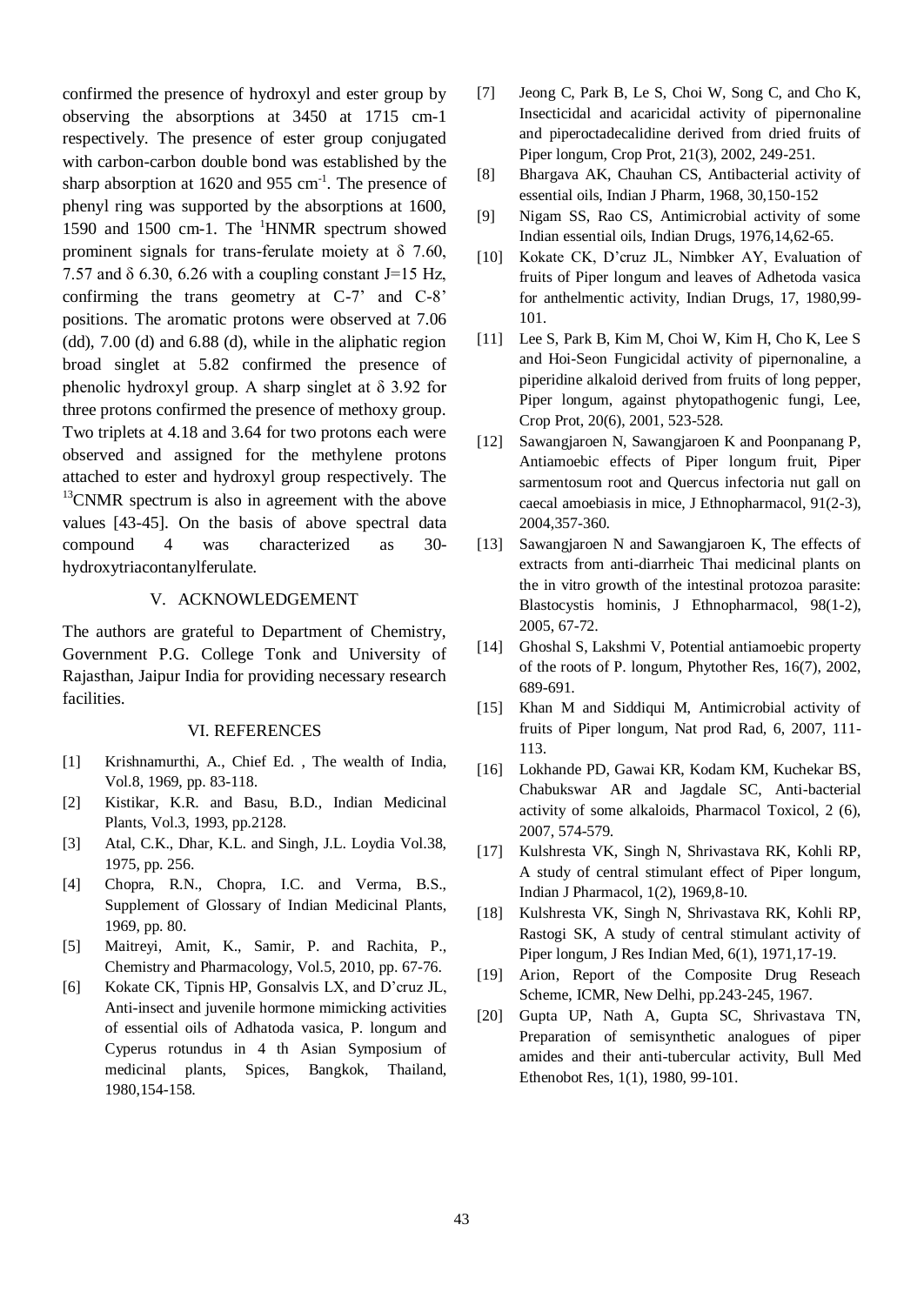- [21] Pradee CR and Kuttan G, Effect of piperine on the inhibition of lung metastasis induced B16F-10 melanoma cells in mice, J Clin Exp Meta, 19(8), 2002, 703-708.
- [22] Selvendiran K and Sakthisekaran D, Chemopreventive effect of piperine on modulating lipid peroxidation and membrane bound enzymes in benzo (a) pyrene induced lung carcinogenesis, Biomed Pharmacother, 58(4), 2004,264-267.
- [23] Min KR , Kim K, Ro JS , Lee SH, Kim JA, Son JK, Kim Y, Piperlonguminine from Piper longum with Inhibitory Effects on Alpha-Melanocyte- Stimulating hormone-iInduced melanogenesis in melanoma B16 Cells, Thieme-connect, Planta Med, 70(12), 2004, 1115- 1118.
- [24] Senthil N, Manoharan S, Balakrishnan S, Ramachandran CR, Muralinaidu R, and Rajalingam K, Modifying effects of Piper longum on cell surface abnormalities in 7, 12- dimethylbenz(A)Anthracene induced hamster buccal pouch carcinogenesis, Int J Pharmacol, 3(3), 2007, 290-294.
- [25] Kumar S, Arya P, Mukherjee C, Singh BK, Singh N, Parmar VS, Prasad AK, Ghosh B, Novel Aromatic Ester from Piper longum and its analogues inhibit expression of cell adhesion molecules on endothelial cells, J Biochem, 44(48), 2005, 15944- 15952.
- [26] Bezerra DP, Castro FO, Alves AP, Pessoa C, Moraes MO, Silveira ER, Lima MA, Elmiro FJ and CostaLotufo LV, In vivo growth-inhibition of Sarcoma 180 by piplartine and piperine, two alkaloid amides from Piper, Braz J Med Biol Res, 39(6), 2006,801-807.
- [27] Pathak N and Khandelwal S, Modulation of cadmium induced alterations in murine thymocytes by piperine: Oxidative stress, apoptosis, phenotyping and blastogenesis, Biochem Pharmacol, 72(4), 2006, 486- 497.
- [28] Natarajan KS, Narasimhan M, Shanmugasundaram KR, and Shanmugasundaram ER, Antioxidant activity of a salt-spice-herbal mixture against free radical induction, J Ethnopharmacol, 105(1-2), 2006,76-83.
- [29] Vedhanayaki G, Shastri GV, Kuruvilla A, Analgesic activity of Piper longum Linn. Root, Indian J Exp Biol, 41(6), 2003, 649- 651.
- [30] Dhar ML, Dhar MM, Dhavan BN, Malhotra BN, Ray C, Screening of Indian Plants for biological activity1, Indian J Exp Bio, 6, 1968,232-235.
- [31] Manoharan S, Silvan S, Vasudevan K and Balakrishnan S, Antihyperglycemic and antilipidperoxidative effects of Piper longum, Dried

Fruits in Alloxan Induced Diabetic Rat, J Biol Sci, 7(1), 2007, 161-168.

- [32] Sharma AK, and Singh RH, Screening of antiinflammatry of certain indigenous drugs on carrageen induced hind paw edema in rats, Bull Med Ethanobot Res, 2, 1980, 262-264.
- [33] Devan P, Bani S, Suri KA, Satti NK, and Qazi GN, Immunomodulation exhibited by piperinic acid of Piper longum L., through suppression of proinflammatory cytokines, Int Immunopharmacol, 7(7), 2007,889-899.
- [34] Sunila ES, and Kuttan G, Immunomodulatory and antitumor activity of fruits of Piper longum L. and piperine, J Ethnopharmacol, 90(2-3), 2004, 339-346.
- [35] Agarwal AK, Singh M, Gupta N, Management of girdiasis by an immunomodulatory herbal drug 'Pippali Rasayana', J Ethnopharmacol, 44(3), 1994, 143-146.
- [36] Song L, Che W, Minwei W, Wei L, Kinzo M and Yiyuan T, Antidepressant like effects of piperine in chronic mild stress treated mice and its possible mechanisms, Life Sci, 80(15), 2007,1373-1381.
- [37] Seon AL, Seong SH, Xiang HH, Ji SH, Gab JO, Kyong SL, Myung KL, Bang YH and Jai SR, Piperine from the Fruits of Piper longum with inhibitory effect onmonoamine oxidase and antidepressant-like activity, Chem Pharm Bull, 53(7), 2005,832-835.
- [38] Agrawal AK, Rao CV, Sairam K, Joshi VK, Goel RK,Effect of Piper longum, Zingiber officinale Linn and ferula species on gastric ulceration and secretion in rats. Indianian J Exp Biol, 38, 2000, 994- 998.
- [39] Bajad S, Bedi KL, Singla AK, Johri RK, Piperine inhibits gastric emptying and gastrointestinal transit in rats and mice, Planta Med, 67(2), 2001, 176-179.
- [40] Rage N, Dhanukar S, Karandukar SM, Hepatoprotective effects of P. longum against carbon tetrachloride induced liver damage, Indian Drugs, 21, 1984, 569-570.
- [41] Christina AJ, Saraswathy GR, Robert Heison SJ, Kothai R, Chidambaranatha N, Nalini G, and Therasal RL, Inhibition of CCl4-induced liver fibrosis by Piper longum, Phytomed, 13(3), 2006, 196-198.
- [42] Indu BK, Aruna K, Evaluation of the liver protective potential of piperine, an active principle of long pepper, Planta Med 59(5), 1993, 413-417.
- [43] Takaku, N., Mikame, K., Okunishi, T., Suzuki, s., Umzawa, T. & Shimada, M., J. Wood Sci, 47, 2001, 493.
- [44] Govindachari, T.R., Parthasarathy, P.C., Desai, H.K. & Mohame, P.A., Indian J Chem, 9, 1971, 493.